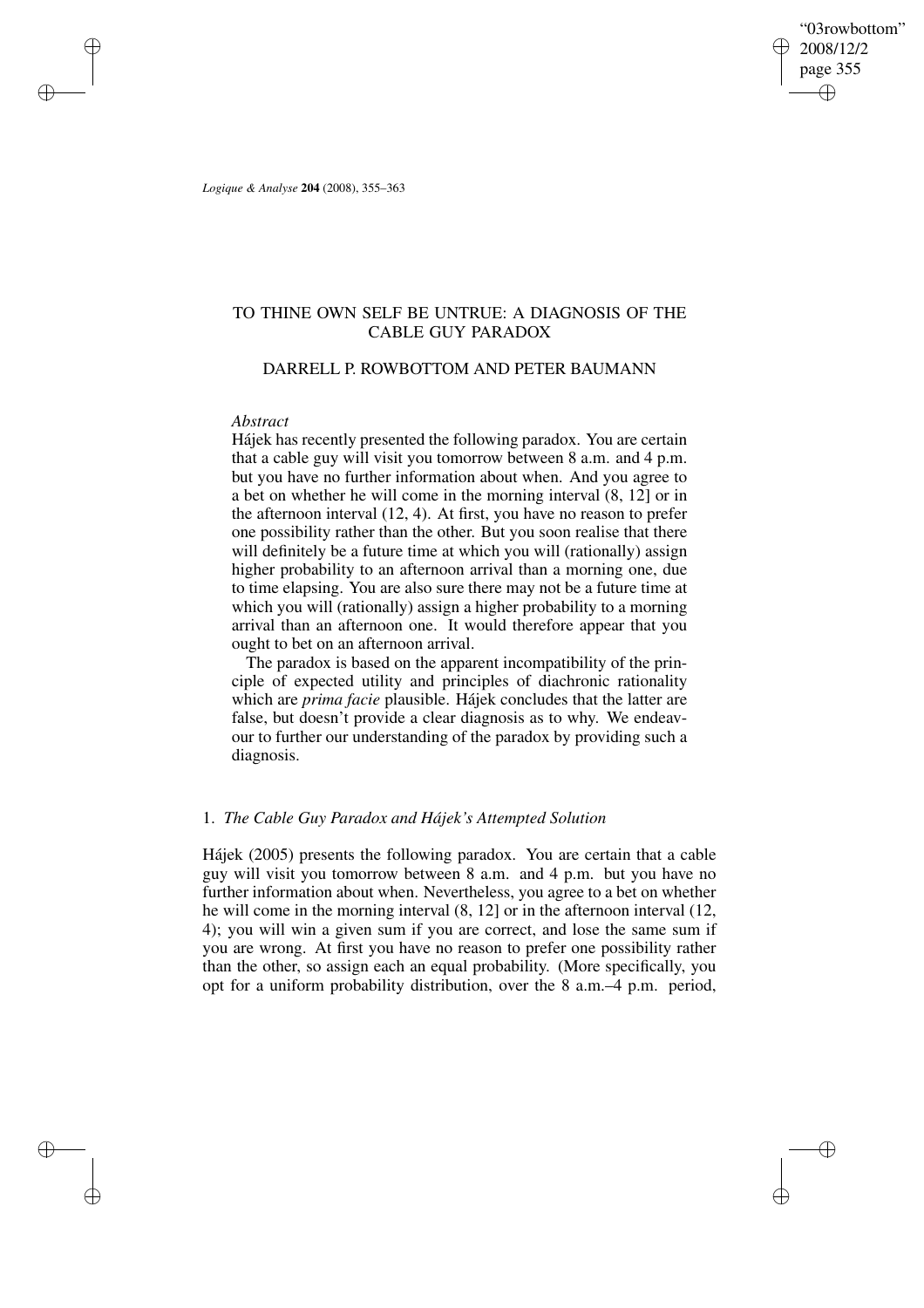## "03rowbottom" 2008/12/2 page 356 ✐ ✐

✐

✐

#### 356 DARRELL P. ROWBOTTOM AND PETER BAUMANN

for the cable guy's arrival time.<sup>1</sup> You also assume that an arrival at noon on the dot is impossible.) But then you realise that there will certainly be a future time at which you will (rationally) assign higher probability to an afternoon arrival than a morning one, because some time will elapse in the morning interval before the cable guy arrives. You also realise there may not be a future time when you will assign higher probability to a morning arrival than an afternoon one.

The paradox consists in the incompatibility of the following two, *prima facie* plausible, principles of rationality:

*Maximise Expected Utility* (MEU): you should act so as to maximise your expected utility, if you can. In the event that there is more than one action which maximises expected utility, each is equally as acceptable.

*Avoid Certain Frustration*<sup>2</sup> (ACF): when you have a choice between two options, you should not choose one of these rather than the other if you are certain that you will subsequently (rationally) wish you had selected the other one, unless this is true of both options.

The expected utility of a bet on MORNING is equal to the expected utility of a bet on AFTERNOON, initially, because the (subjective) probability of MORNING is equal to that of AFTERNOON and the stake will — you are sure — be the same no matter which option you choose. (It is assumed that the only relevant factor, in so far as utility is concerned, is money.) According to MEU, it is rationally permissible to bet either way.

However, you are certain that you will rationally wish you'd bet differently tomorrow if you bet on MORNING, but also that you may never rationally wish you'd bet differently if you bet on AFTERNOON. This is because (you recognise that) some time must elapse in the morning interval, before the cable guy arrives, even if it is only a tiny amount. It's worth making it explicit at this point, as Hájek does not, that you expect such a change in preference because you are sure that you have adopted a Bayesian strategy

 $<sup>1</sup>$  It is not assumed that you are compelled to opt for such a distribution, on pain of irra-</sup> tionality, as objective Bayesians such as Jaynes (2003) and Williamson (2005) might suggest.

<sup>2</sup> Hájek (2005, p. 116) also discusses a related principle, namely *Avoid Self-Undermining Choices* (ASU): 'Suppose you now have a choice between two options. You should not make a self-undermining choice if you can avoid doing so.' Since Hájek's discussion focuses on ACF, however, we also prefer to do so. We do not believe, and Hájek does not suggest, that considering ASU rather than ACF generates a fundamentally different paradox.

✐

✐

✐

✐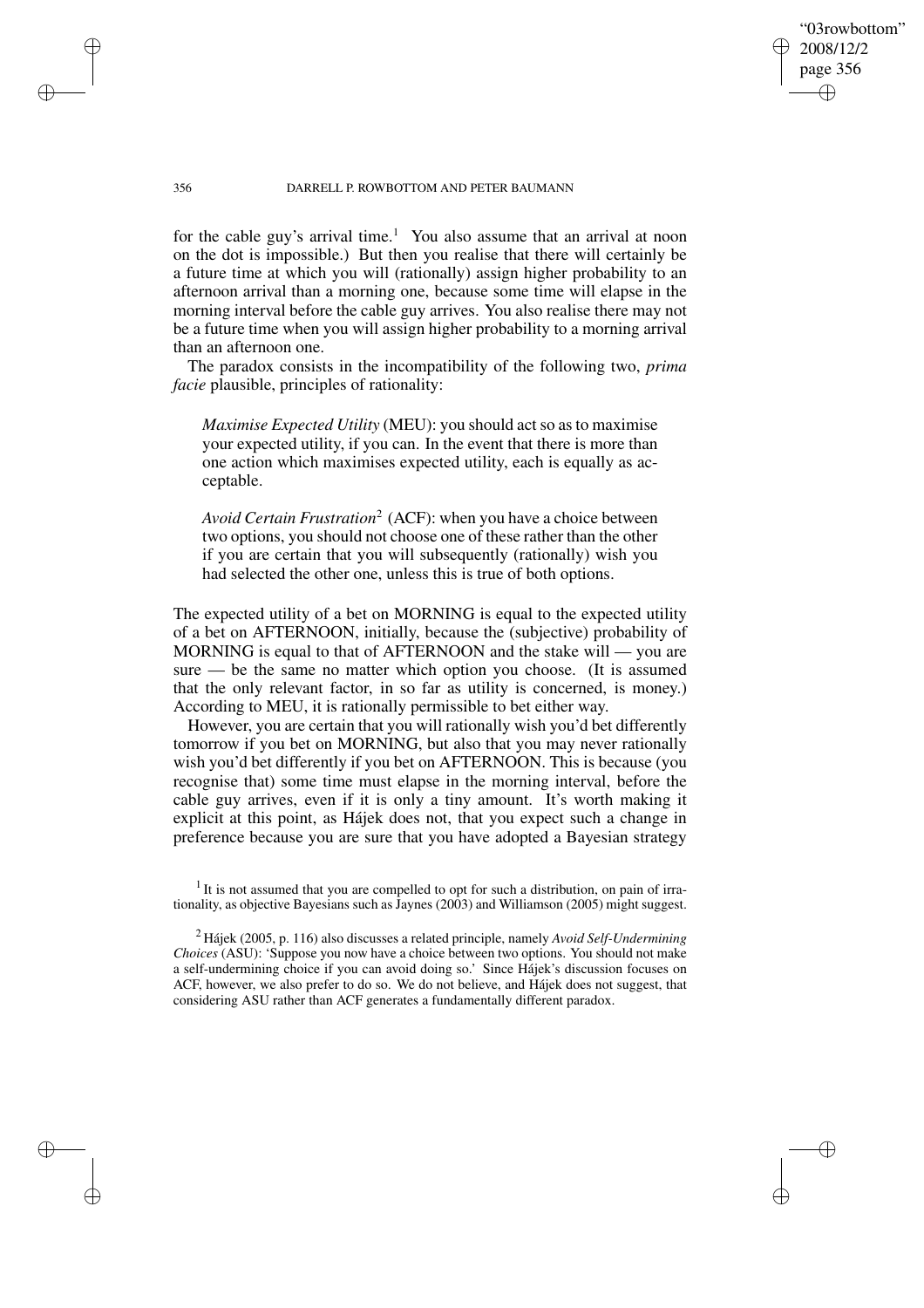✐

✐

for updating, and will follow it through.<sup>3</sup> (Else, how could you be sure how — or even *that* — your assignment will change before the cable guy arrives?) According to ACF, you are therefore in a situation where you should bet on AFTERNOON rather than MORNING.

✐

✐

✐

✐

Note that talk of 'wishes' is potentially misleading, because it might be impossible to make any conscious change due to practical (or psychological) constraints. The cable guy might arrive just a picosecond after eight, for instance! Yet the point remains that as far as you're concerned, the expected utility of a bet on AFTERNOON will, *for (a rational) you at some future point*, be greater than the expected utility of a bet on MORNING. (We can add that you're sure that if you *were* to adopt a Bayesian strategy for updating, then you *would* assign a higher probability to an AFTERNOON arrival than a MORNING arrival at some point.) So you're sure that if you were asked which way you wanted to bet at that point, then you'd have to bet on AFTERNOON in order to obey MEU.

Hájek (2005, p. 118) concludes that ACF is false, but offers only the suggestion that this is because you cannot, in the cable guy scenario, 'specify appropriately the [future rational] self. . . at issue'. That is to say, you cannot be sure at which particular point(s) — e.g. 9:15 a.m. or 8:00:01 a.m. — you will be in a scenario where you will prefer a bet on AFTERNOON. Hájek's reasoning is only correct, however, because if you were certain you could identify such a future self then you would also be certain (if rational) that you could identify a time period after eight during which the cable guy would not arrive. To be sure that you'll be 'frustrated' at 8:30 a.m. if you bet on MORNING, for example, is also to be sure that the cable guy will not arrive until after 8:30 a.m. That is, on the assumption that you are certain that you'll discover that the cable guy arrives as soon as he does.<sup>4</sup>

Since this is equivalent to becoming certain *before you bet* that the cable guy won't arrive until after 8:30 a.m. — even for reasons not relating to a consideration of future rational selves, e.g. due to testimony from a trusted friend — we think that Hájek's brief diagnosis of the problem with ACF is incomplete at best.<sup>5</sup> In what follows, we shall propose a different diagnosis.

<sup>3</sup> Note that you need only be convinced that you will update in such a way. Note also that you might be convinced you will update in an Objective Bayesian manner, rather than by Bayesian conditionalisation. See Williamson (Forthcoming).

 $^{4}$  Let p be 'I will know that the cable guy has arrived as soon as he does, and thereafter'.  $q$  be 'I will not know at time  $t$  that the cable guy has arrived', and  $r$  be 'The cable guy will not arrive before  $t'$ . It is clear that  $r$  is entailed by  $p$  and  $q$ .

<sup>5</sup> Note that Hájek (2005, p. 118) also admits '[T]his much of a paradox still remains: It is rational for you to choose the morning interval, knowing full well that there will be *some* future self of yours, very much like you now but better informed, who will wish you hadn't.'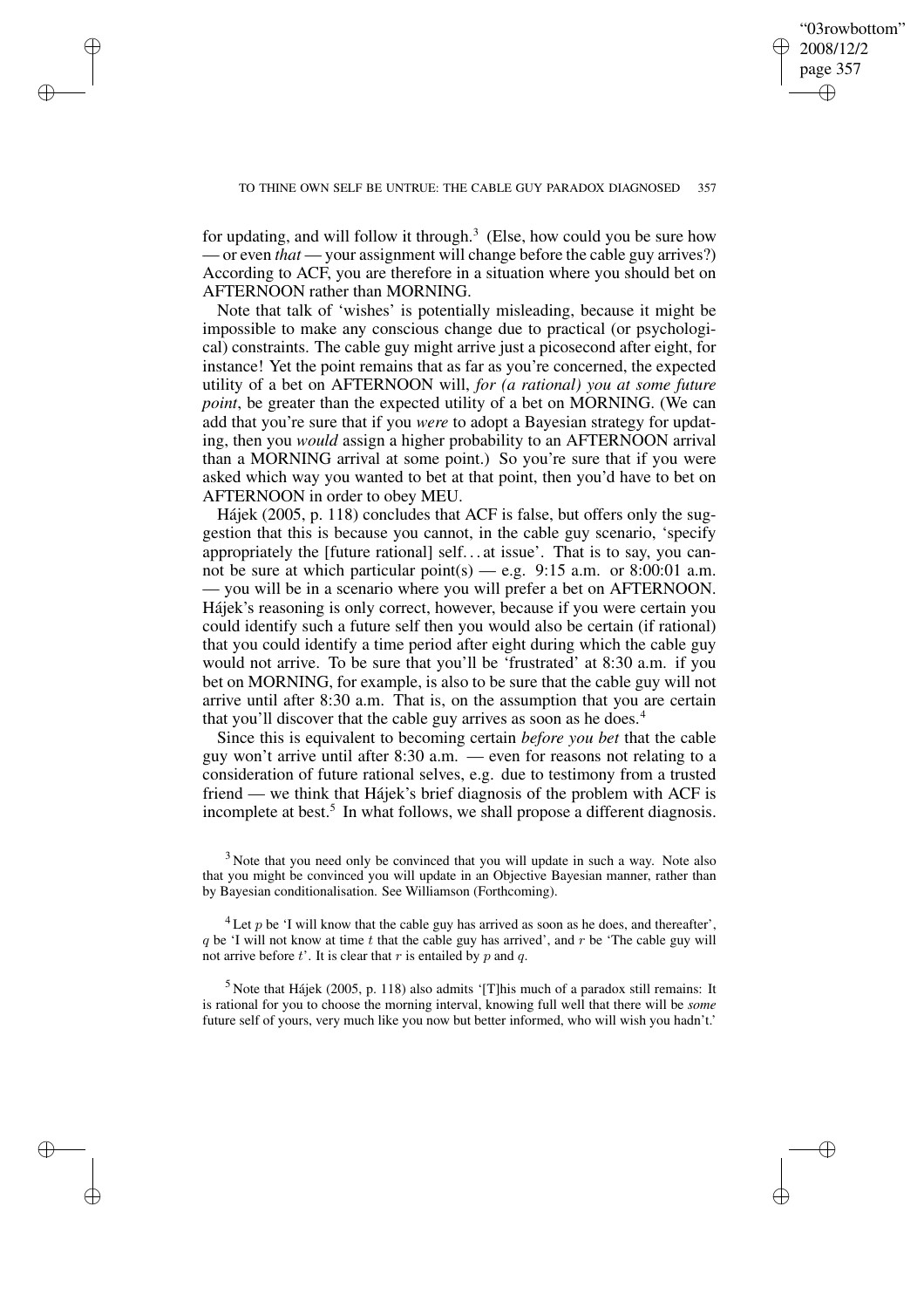## "03rowbottom" 2008/12/2 page 358 ✐ ✐

✐

✐

#### 358 DARRELL P. ROWBOTTOM AND PETER BAUMANN

We will proceed by considering some variations on the original cable guy scenario.

### 2. *Three Illuminating Examples*

✐

✐

✐

✐

In the original cable guy scenario, which we will henceforth refer to as (A), you expect to know the outcome as soon as the cable guy arrives; the time of discovery (TD) will be identical to the time of arrival (TA). But what if this isn't the case? Consider the following variation on (A):

(B) You will not be at home tomorrow — but will leave keys to your abode with your neighbour — so will not discover the cable guy's arrival time until later. Here's how. At 7:30 a.m. on the day after tomorrow, on your return, your neighbour will hand you an alarm clock which will sound precisely 24 hours after the cable guy's arrival. You are sure about all this today. Hence, you are certain that you will later rationally wish to have chosen differently if you bet on MORNING but not certain that you will later rationally wish to have chosen differently if you bet on AFTERNOON.

We contend that (B) is like (A) in all relevant respects. Because we are only dealing with subjective probabilities, it shouldn't matter whether you are sure you will prefer one option rather than the other before the cable guy arrives rather than after. All that matters is that you are sure, and that you aren't sure that you will later prefer the other option. In a nutshell, whether TD=TA is irrelevant for diachronic rationality.

This result is not terribly surprising. But now let us look at another variation on (A), which is much more interesting:

(C) The circumstances are the same as in (B) except that the alarm clock will run backwards. It will start at 4 p.m. and run towards 8 a.m., sounding when it shows the time that the cable guy arrived the day before. You are sure about all this today. You are therefore certain that you will rationally think you should have chosen differently on the day after tomorrow if you bet on AFTERNOON, but not certain that you will ever rationally think you should have chosen differently if you bet on MORNING!

In (B) you expect the evidence to be presented — as in  $(A)$  — according to the direction of time; that what happens at earlier times will be presented at earlier times, and so on. In (C), however, you expect the evidence to be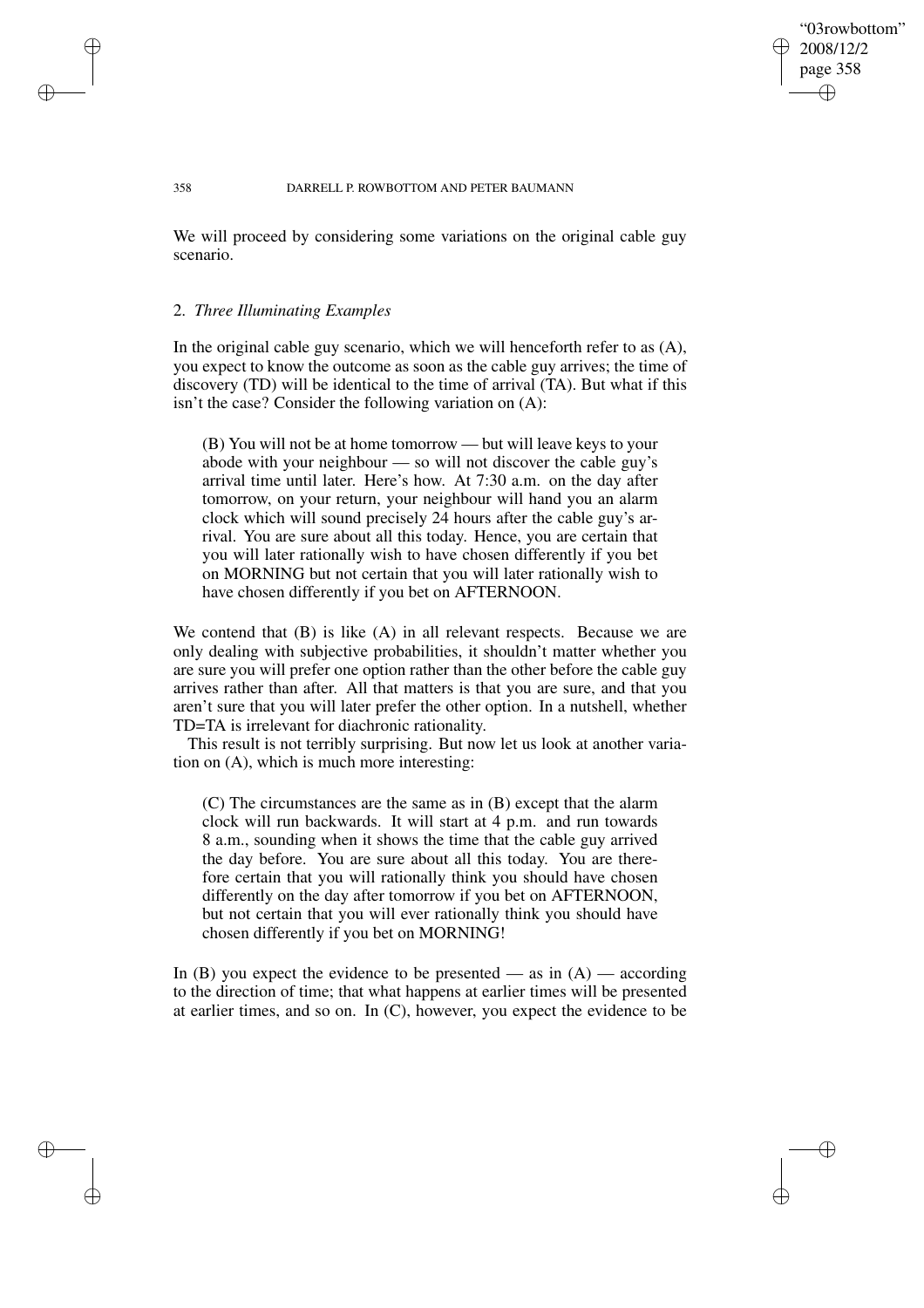✐

✐

presented 'backwards'; that what happened at earlier times will be presented at later times, and *vice versa*. Now according to ACF, you should bet on AFTERNOON in (A) and (B) but on MORNING in (C). So your conviction about the order in which the evidence will be presented is crucial.

✐

✐

✐

✐

Our intuition, however, is that your conviction about the order in which the evidence will be presented *should not* have an effect on whether you bet on MORNING rather than AFTERNOON. Consider now the following:

(D) You find yourself in a cable guy scenario where the bet will be made by your friend, against you. After he has made his bet, however, you will then be free to choose in which order the evidence will be presented.<sup>6</sup>

In (D), should you choose to have the evidence presented 'forwards' (e.g. as in (B)) if your friend bets on MORNING, but 'backwards' (e.g. as in (C)) if he bets on AFTERNOON? Do you really think that doing this would improve your chances of winning? We guess (and hope) not. You can force him into a situation where he will face certain frustration (and you will avoid it) if you want to, but how will this prevent him from winning (and therefore prevent you from losing)?

If you now share our intuition, perhaps you will also agree with the following rough articulation of why it seems right: the order in which the evidence is presented can't possibly have any *effect* on, or even indicate the truth about, when the cable guy will actually arrive. So (D) forms the basis for an argument that the order of the evidence should not generally matter, and derivatively an argument against ACF. In what follows we will try to flesh this out.

## 3. *The Problem with* Avoid Certain Frustration

Above, we have seen that (one's conviction about) the order in which the evidence will be presented, in the cable guy scenario, is crucial in determining how one should act according to ACF. Now we want to explain precisely why the order shouldn't be a consideration in determining rational action.

Consider scenario (A), i.e. the original cable guy scenario, again:

• Let those possible worlds in which MORNING is true be called *Mworlds*.

<sup>6</sup> We can add that your friend is sure that you will choose the order, so need not consider ACF himself, if desired.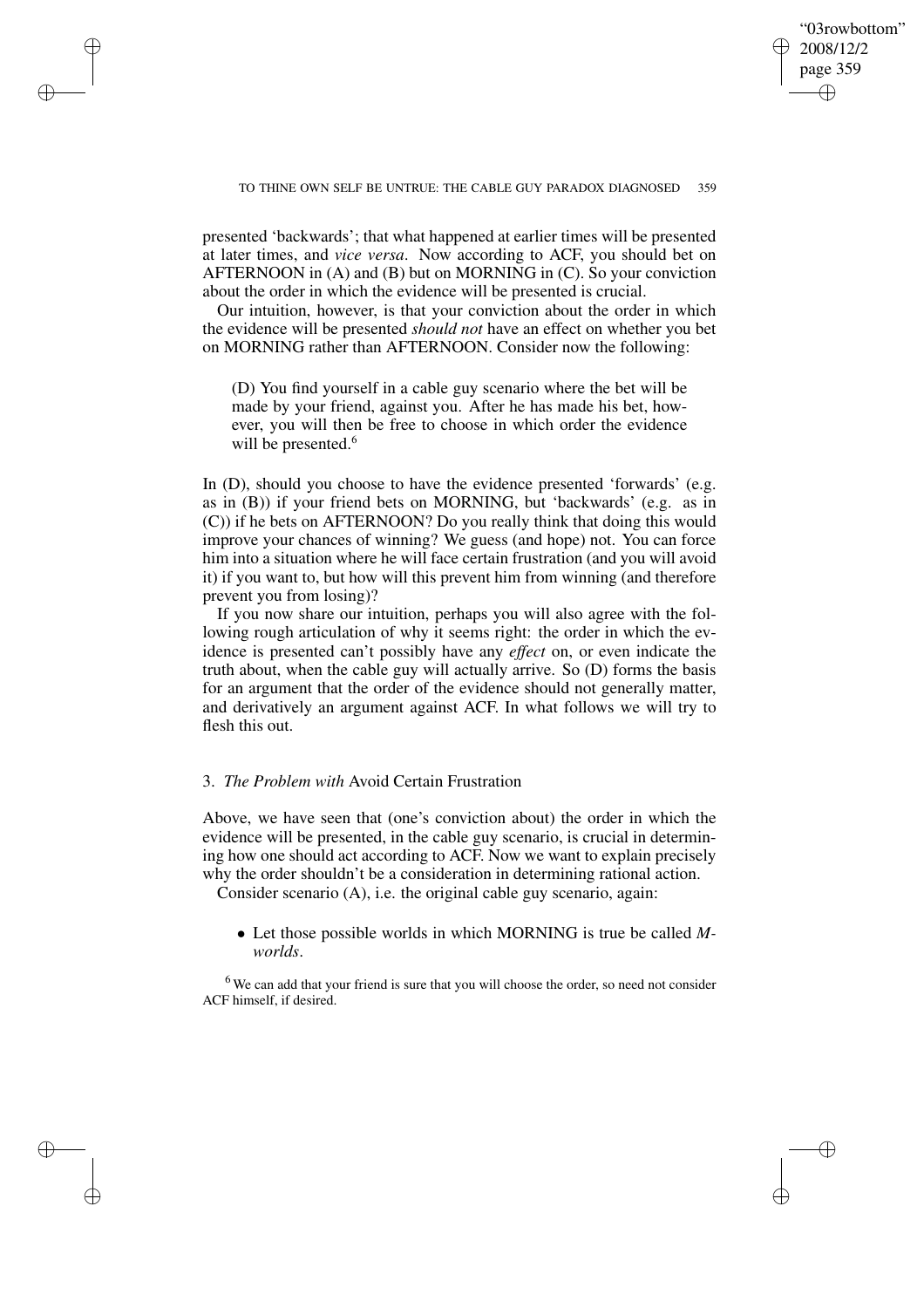## "03rowbottom" 2008/12/2 page 360 ✐ ✐

✐

✐

#### 360 DARRELL P. ROWBOTTOM AND PETER BAUMANN

- Let those possible worlds in which AFTERNOON is true be called *A-worlds*.
- Now consider only those worlds in which you bet on MORNING.
- In *M-worlds*, the change of mind will be 'in vain' (IV), because MORNING is true.
- In *A-worlds*, the change of mind will *not* be 'in vain' (∼IV), because MORNING is false.

Your subjective probability that you will have a future rational change of mind is unity. Your subjective probability that said change of mind will be IV is equal to your subjective probability that it will be ∼IV, and you recognise that these options are exhaustive and mutually exclusive. So P(Rational Change of Mind will be IV)=P(Rational Change of Mind will be ∼IV)=0.5. As far as you're concerned, how you will rationally change your mind (in this instance) does not indicate whether MORNING is true or false.

To be sure, you are not certain that you will have any future rational change of mind if you bet on AFTERNOON; to this extent, there is a clear asymmetry between a bet on MORNING and a bet on AFTERNOON. However, this does not help if what matters is whether your change of mind will be IV or ∼IV. <sup>7</sup> And if all you are interested in is winning the bet, rather than 'the disutility of the pain of regretting your choice' (Hájek 2005, p. 114), then surely you should only be interested in whether or not your change of mind *will* be IV. It is easy to see why. It will be IV if and only if MORNING is true, and ∼IV if and only if MORNING is false!<sup>8</sup>

In support, consider also the following case where you are sure that your Bayesian updating will be interrupted. You are certain today that AFTER-NOON is false. However, you are also certain that by tomorrow morning you will have forgotten this crucial fact (through no fault of your own), and will also fail to realise that you have forgotten such a fact. You are thus certain that you will have a rational difference of opinion the next morning if you bet on MORNING, and that you may not have such a difference of opinion if you bet on AFTERNOON, but you are also certain that this will be IV. It is clear, therefore, that your expected future rational change in mind should not matter. It should not matter simply because it is believed in advance, with certainty, to be IV. 9

<sup>7</sup> Note that if you have no idea whether the change of mind will be IV or  $\sim$ IV, you have no reason to prevent it either. It could be a good thing, and it could be a bad thing.

<sup>8</sup> There is thus an asymmetry between what matters for the application of MEU and for the application of ACF.

 $9<sup>9</sup>$ It is easy to see that this will be also be a concern even if the future rational change in mind is held only to be highly likely to be IV.

✐

✐

✐

✐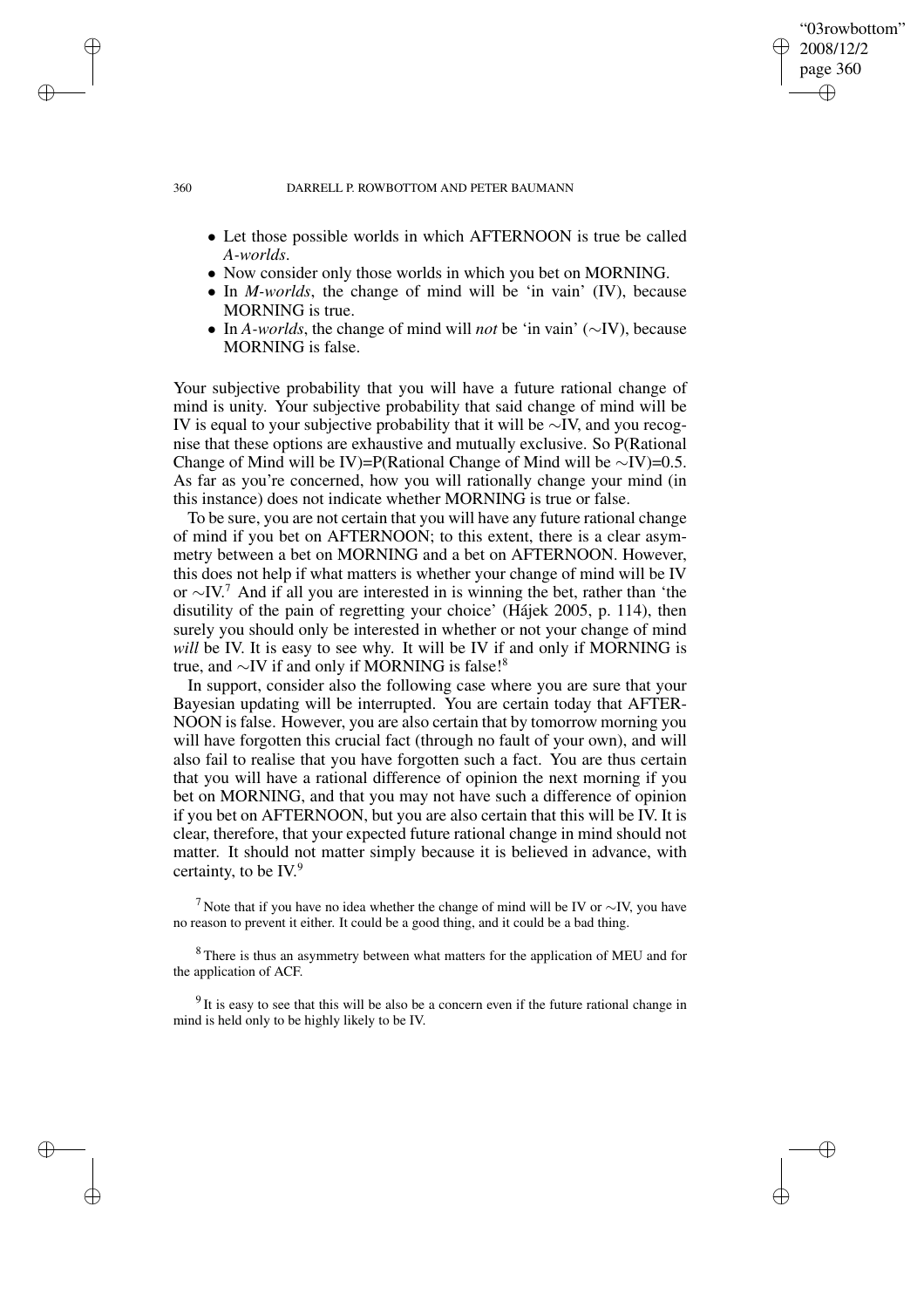"03rowbottom" 2008/12/2 page 361 ✐ ✐

✐

✐

TO THINE OWN SELF BE UNTRUE: THE CABLE GUY PARADOX DIAGNOSED 361

This example is imperfect, because it is possible to suggest that it is crucial, for the paradox to retain its force, for you to be sure that your future self will be updating on the basis of new evidence with *the same background information*. (There is also a considerable literature on the Sleeping Beauty problem, where forgetting is central; see, e.g., Hitchcock 2004 and Bradley  $\&$  Leitgeb 2006.<sup>10</sup> We do not want to run roughshod over this.) In short, the apparent force of ACF in the cable guy scenario may derive from a consideration such as 'favour the rational self with the greater amount of relevant information'. Yet it remains the case that there need not, in any given case, be a link between obtaining more relevant information and making the correct decision. In fact, there are well-known problems with weight of evidence considerations. As Keynes (1921, p. 76) noted:

Weight cannot... be explained in terms of probability. An argument of high weight is not "more likely to be right" than one of low weight... Nor is an argument of high weight one in which the probable error is small.

So while it is true that you will have more relevant information after 8 a.m., in the original cable guy scenario, it does not follow that this will enable you to make a 'better' decision in some objective sense.<sup>11</sup> What's more, you might surely be able to recognise this at the time of the bet. And perhaps this explains, in part if not in whole, why the order in which the evidence is presented does not matter. Changing the order that the evidence is presented, in scenario (D), is *only* guaranteed to allow one to avoid a change of mind. But such a change of mind might be IV.

# 4. *Two Further Considerations*

✐

✐

✐

✐

We are not convinced that this is the whole story, however, because two further matters may be relevant in understanding how the cable guy paradox arises. The first is that you expect (with certainty) 'settling evidence' — that is to say, to *discover to your final satisfaction* when the cable guy arrives — at some stage. The second is that you do not expect to receive relevant

 $10$  These build upon other scenarios where Dutch Book arguments are shown to be problematic. See, for instance, Hájek (2005b) and Rowbottom (2007).

<sup>11</sup> This may be unfavourable for Bayesianism *tout court*, but we are not Bayesians. See, for instance, Rowbottom (2008).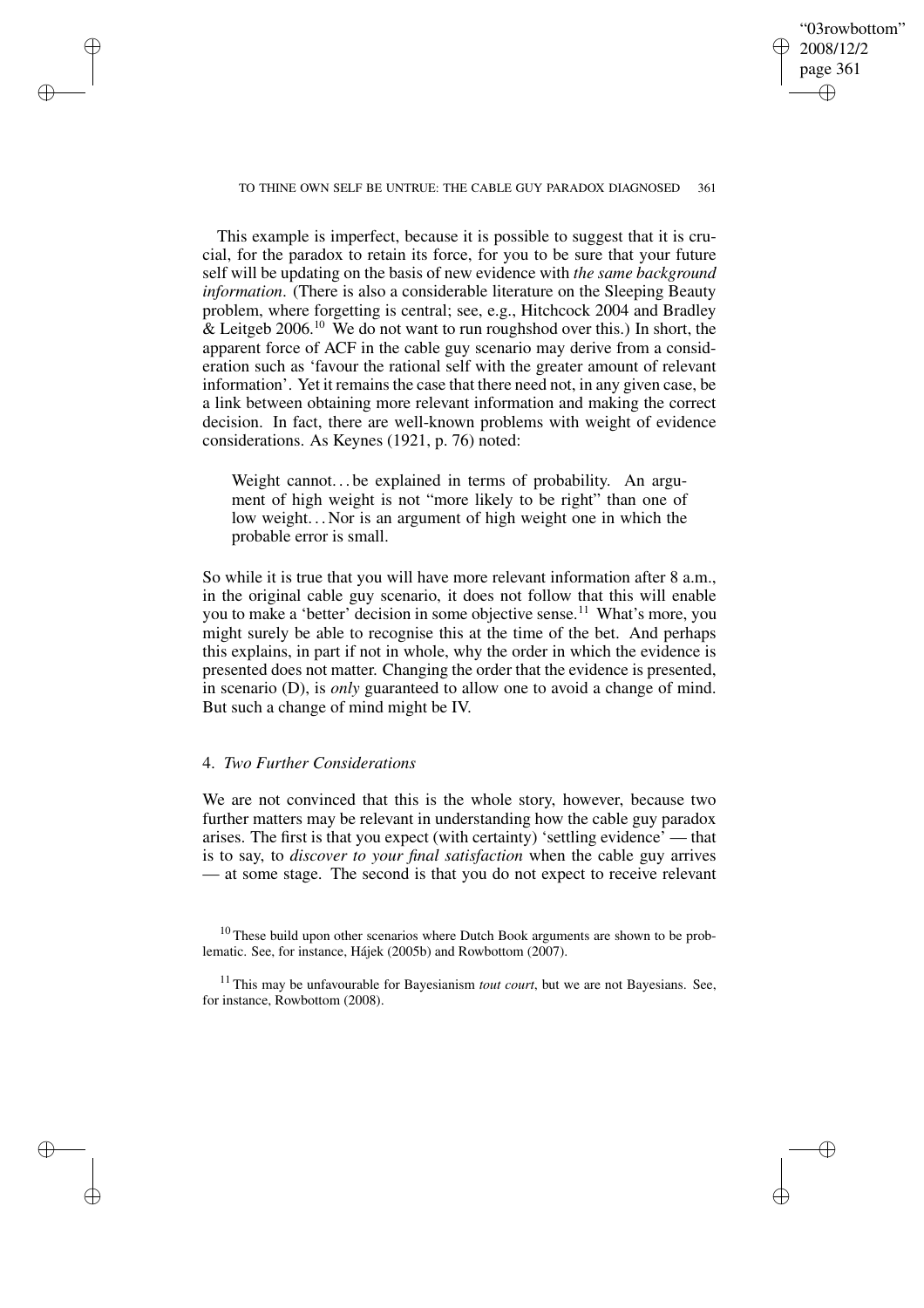✐

✐

#### 362 DARRELL P. ROWBOTTOM AND PETER BAUMANN

information which will bear on the *aleatory* probability of the cable guy's arrival in the morning or afternoon. We will deal with these issues in turn.

First, compare the cable guy scenario with one where you are trying to establish the probability that a given coin lands on heads when flipped. Initially you assume that heads and tails outcomes are equipossible, exhaustive, mutually exclusive, and independent; P(heads)=P(tails)=0.5. Then you learn that a future rational self will, *as a result of conditionalising on the evidence after some unspecified number of flips*, believe that P(heads)=0.6. Should you opt for P(heads)=0.6 (and P(tails)=0.4), here and now? While we are not convinced that the answer lies in the affirmative, we think it is plausible that it does. Only after an infinite number of flips, which you can be reasonably assured you will never experience, would you gain 'settling evidence' — would you reach a stage at which you would not anticipate any (serious) possibility of further evidence that would make you change your mind. In example (A), however, you are sure of receiving 'settling evidence' when the cable guy arrives in your house. In examples  $(B)$ ,  $(C)$  and  $(D)$ , this will be when the alarm sounds.<sup>12</sup>

Second, note that the sort of evidence you expect to be presented with information about some period in which the cable guy doesn't arrive — will not, as far as you're concerned, inform you about the *aleatory* probability of MORNING and/or AFTERNOON. But if you expected to learn that he had a higher *propensity* of arriving in the afternoon than in the morning, e.g. that he would be driving and there would be a serious traffic jam in the morning, then changing your preference *here and now* would seem advisable.<sup>13</sup> It is easy to motivate this view by considering what would happen if one were put through such a scenario many times in a row. In the long-run, adopting a strategy of agreeing with your future self should increase your number of wins (and definitely will in the limit). Nothing similar is the case in the standard cable guy paradox.

#### ACKNOWLEDGEMENTS

We are grateful to audience members at the Joint Session of the Aristotelian Society and the Mind Association 2007 (hosted by the University of Bristol) and especially Alan Hájek for comments on early versions of this paper. We

 $12$  An alternative way to understand the difference, here, is that one would be estimating a propensity by observing a number of repeat flips. Nothing similar is happening in (A)–(D). This leads in to the second point.

 $13$  As in the original scenario, you need not know what specific piece of evidence you will receive. You need only know it will indicate that one of the options has a higher propensity than the other, and which option.

✐

✐

✐

✐